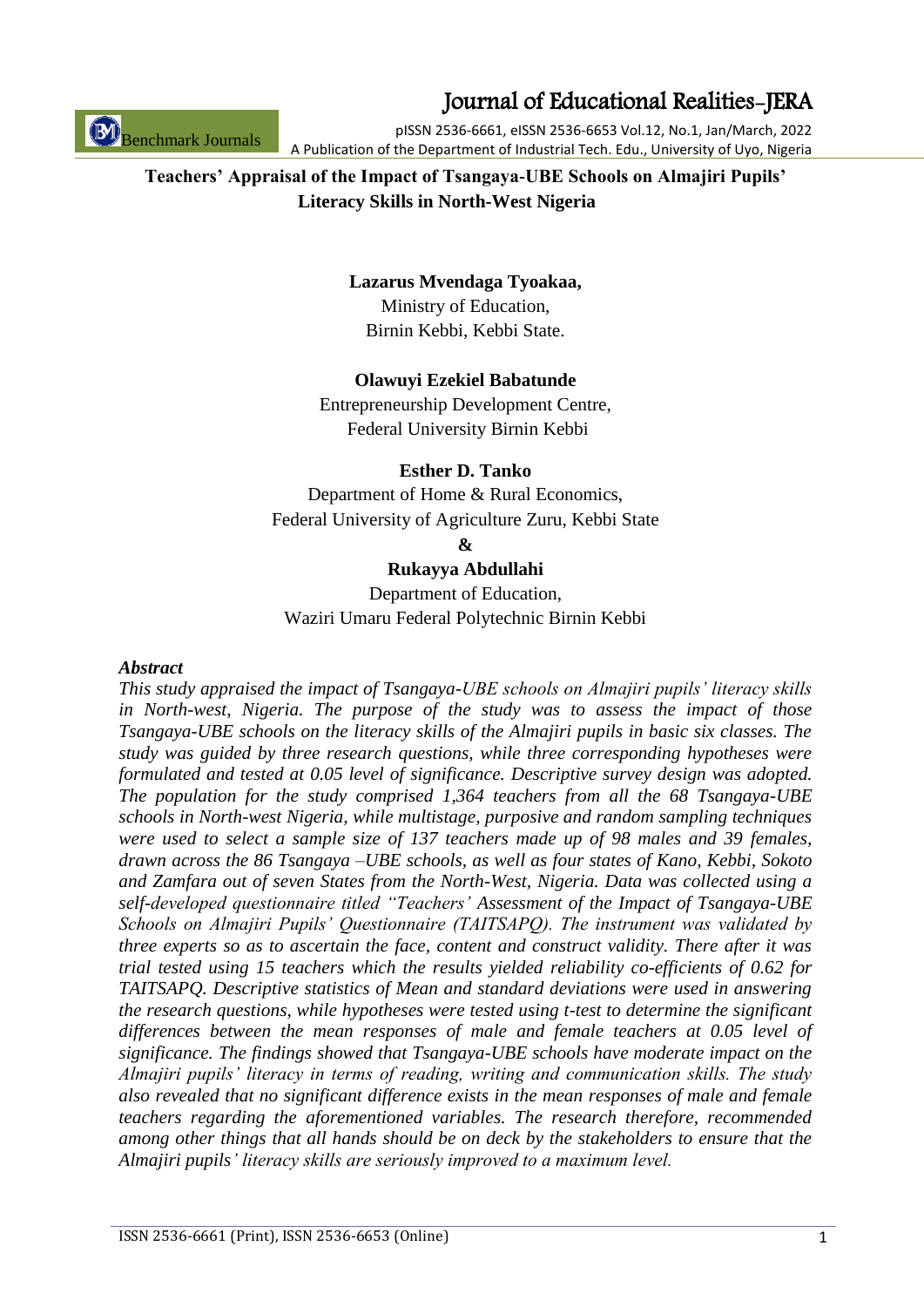Benchmark Journals

pISSN 2536-6661, eISSN 2536-6653 Vol.12, No.1, Jan/March, 2022 A Publication of the Department of Industrial Tech. Edu., University of Uyo, Nigeria

**Keywords:** Almajiri pupils, Appraisal, Impact, Literacy, Skills, Tsangaya schools

### **Introduction**

Education in Nigeria is considered as a tool for national development. That is why the National Policy on Education (FRN, 2014) maintains that education is designed to make Nigeria a free, just and egalitarian society, a land full of opportunities for all its citizens, able to generate a great and dynamic economy and growing into united, strong and self-reliant nation. The philosophy underlying Nigerian education is geared towards, among other things, the social, cultural, political, scientific and technological progress of the entire citizenry. Oyelere and Wharton (2013) corroborate this view by stating that education significantly improves an individual's chances to increase income and escape poverty and also plays a critical role in socio-economic development. In a similar view, Tyoakaa (2014) also opines that the primary goal of education is that, every child of school going age should acquire basic and appropriate level of literacy, numeracy, and basic life skills needed in laying a solid foundation for scientific and reflective thinking.

Despite this acknowledgement, seven and half million children known as 'Almajiris' are reported to be roaming about aimlessly on the streets of Nigeria, without access to quality education particularly in the Northern part of the country Muhammad (2015). The word "Almajiri emanated from the Arabic word "Al-muhajirun" which came from prophet Muhammed to indicate those of his companions (Muhajirun) who migrated with him for the sake of Islam from Mecca to Medina. However, the name muhajirun later came to refer to those who move from one place to another in quest or search for knowledge like Qur"an school teacher and their pupils. In the northern part of Nigeria, Almajiri refers to a traditional method of acquiring and memorizing the Qur"an where boys at their tender age are sent out by their parents or guardians to other villages, towns or cities for the acquisition of Qurianic education under a knowledgeable Islamic scholar called Mallam (teacher) (Yusha"u,Tsafe, Babangida & Lawal, 2013). Isiaka (2015) observed that the concept of Almajiri has undergone some transformation overtime in the twentieth century, where it is seen as 'bara' that is (begging) by the Qur'anic school pupils.

In Nigeria, Almajiri system started in the  $11<sup>th</sup>$  century, as a result of the involvement of Borno ruler in Qur"an literacy. Several years later, the Sokoto Caliphate was founded principally through an Islamic revolution based on the teaching of the Holy Quran. These two empires run similar Quranic learning which over time came to be known as the Almajiri system of education (Ifijeh & James, 2012). The 'Almajiri' educational system was made to be overseen by the Mallam (teacher), while the "Almajiri" (pupils) learn under their tutelage.

The fall of the Almajiri system of education in 1904 can be traced to the British invasion and colonization in the northern Nigeria territories where they took charge of the treasury, killed and deposed those emirs who resisted the foreign rule inplace of traditional rule. Thereafter, the British refused to recognize the "Almajiri" education system as an important education system and deliberately abolished its state funding arguing that, they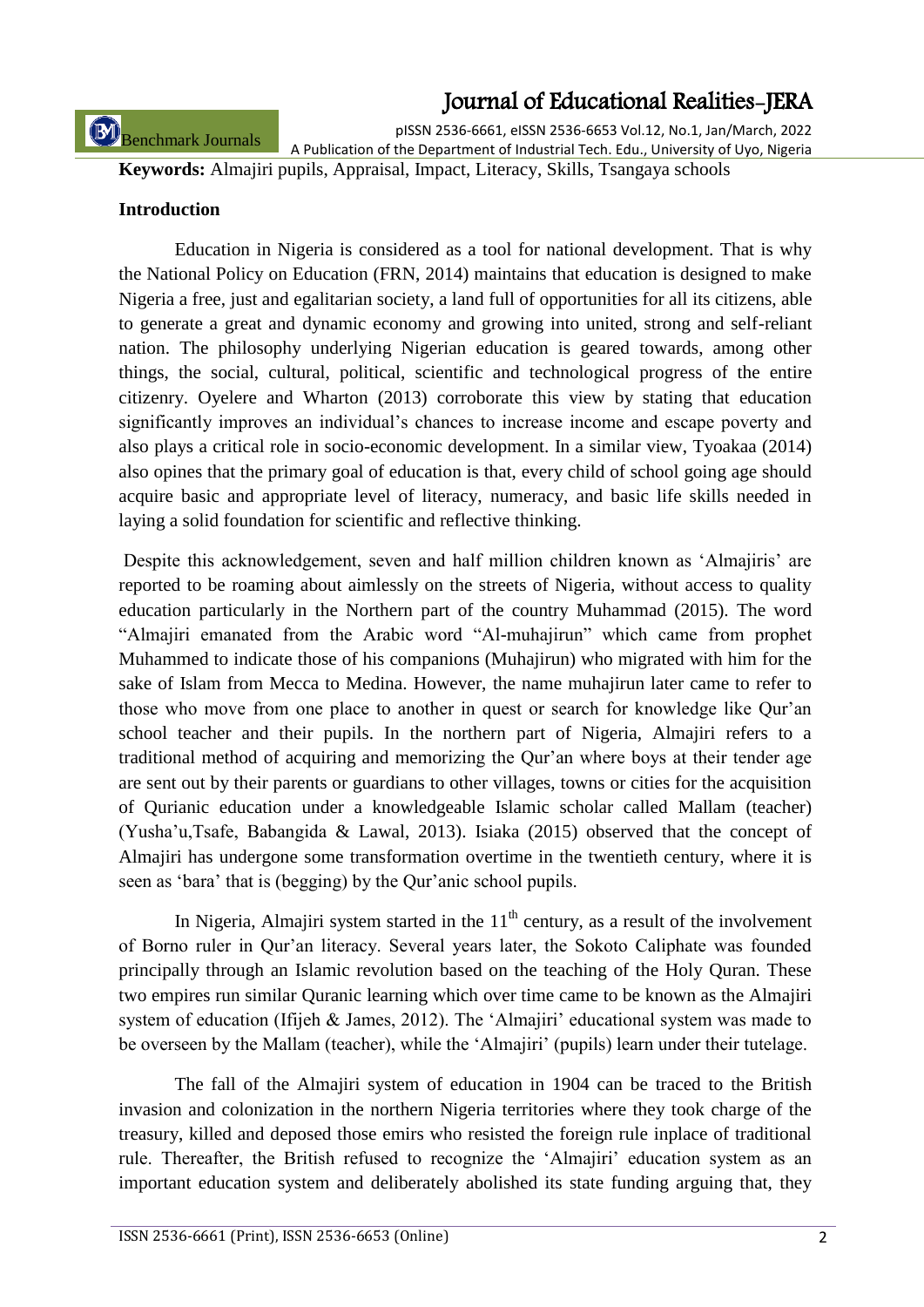# Benchmark Journals

pISSN 2536-6661, eISSN 2536-6653 Vol.12, No.1, Jan/March, 2022 A Publication of the Department of Industrial Tech. Edu., University of Uyo, Nigeria

were mere religious schools, therefore, "Makaranta Boko" (meaning western education) was then introduced and encouraged instead (Mashema & Idris, 2018). With loss of support from the government and the helpless emirs, the Almajiri system thus collapsed. The responsibility of the 'Almajiris' was then taken over by the local scholars who deemed it a moral and religious duty to educate these pupils for the sake of Allah (God). Although there was scarcity of funds and over whelming number of pupils to cater for, however, the system continued to flourish with the support of the immediate community. Begging was still not a norm and they believed that the western education (Boko) was of the Christians European origin and therefore anti-Islamic. The parents then abandoned the 'Almajiri's with their mallams, whom having no financial support from the Government, resulted to begging or doing other menial jobs for survival. Babajo (2017) asserts that almajiranci is a form of child abuse because that exposes the children to labourious work at tender ages, which normally involve children between the age of seven and twenty or even below, whose parents or mallams could not feed nor provide the necessities of life for them. Therefore, they embarked on begging or labour work in order to survive.

The menace of the Almajiri has recently attracted the attention of Federal and State Governments which led to the establishment of special UBE schools geared towards providing these children with knowledge and skills that will enable them to live meaningful lives and contribute to national development. The other intention was to infuse western education with Islamic education so as to transcend the Almajiri to functional members of a noble society. Merging the two systems of education together to curtail the plight of street begging by children and youths pursuing Qur'anic education is a welcome development (Mahuta, 2019). The system is to accommodate the Almajiri who are coming to the city from far and near villages for Qur"anic knowledge, and the purpose of integrating the two systems of education is to provide educational opportunities for this category of children to acquire both the Qur'anic education and western education so as to improve their living condition. By doing these, it will enable each state of the Federation to achieve Educational for All (EFA) and Millennium Development Goals (MDGs). The purpose of the infusion is to also strengthen the ability of the learners on how to read, write and memorize the Qur"an in a conducive learning atmosphere and to introduce secular subjects of western education into Qur'anic school system thereby making the products literate, numerate and equipped manipulative and survival skills. This is with a view to meeting the goals of Education For All (EFA) and to eradicate Almajiri method of involving teenage children into street begging, hard labour, unhygienic condition, social vices and also to provide adequate and qualitative instructional materials in both Islamic and secular subjects (Yusha"u, Tsafe, Babangida & Lawal, 2013). The integrated Almajiri schools popularly known as Tsangaya-UBE or Tsangaya model schools were concieved to offer the following core subjects, like English, Science, Mathematics, Social Studies together with Hausa, Computer, PHE and Handwriting under formal system of education with Agriculture, Trade, Commerce, Handcraft, Mechanic, Vulcanizing and Islamic Calligraphy among others as vocational skills of their curriculum (UBEC, 2013). On the other hand the components of the curriculum of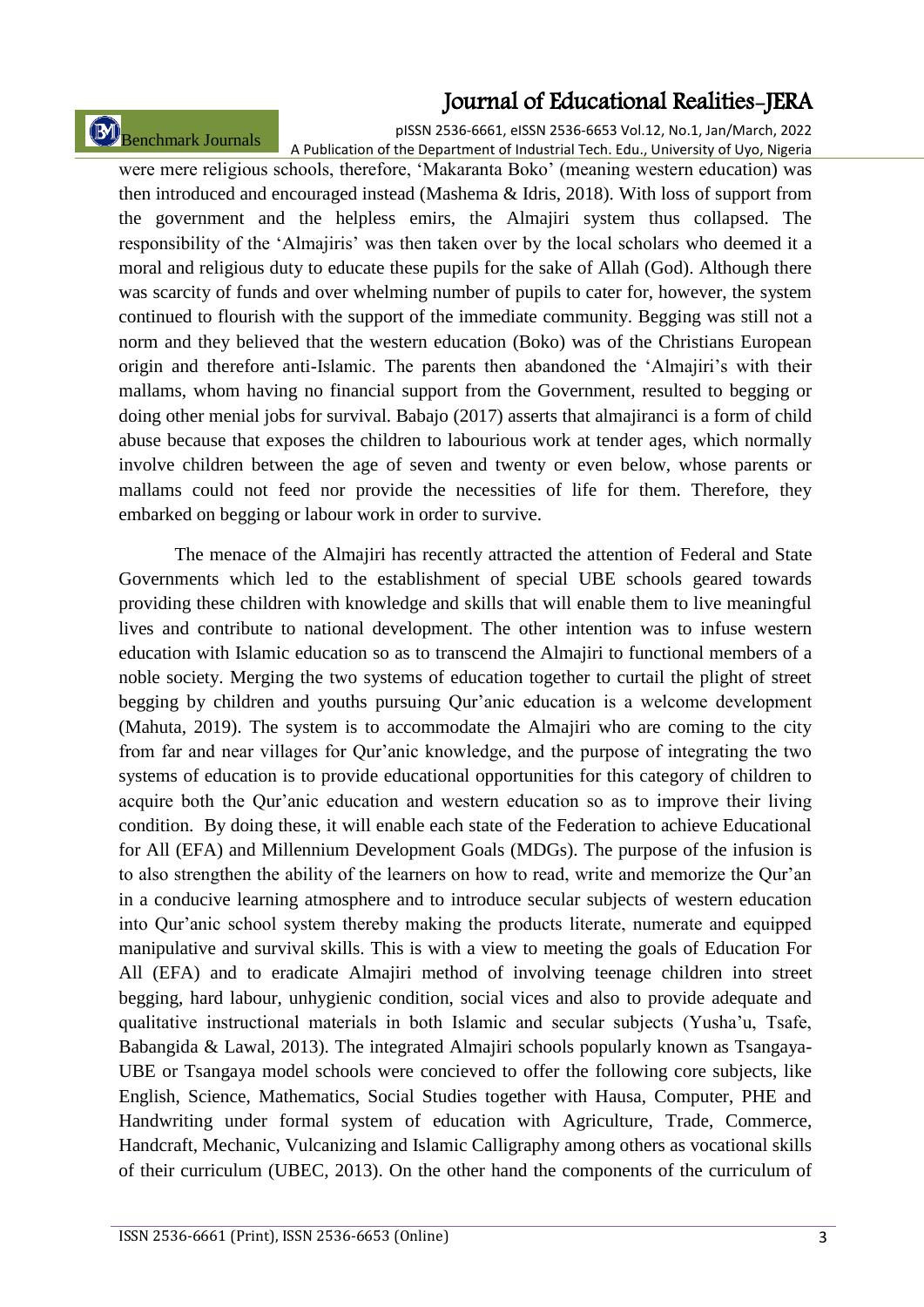# Benchmark Journals

pISSN 2536-6661, eISSN 2536-6653 Vol.12, No.1, Jan/March, 2022 A Publication of the Department of Industrial Tech. Edu., University of Uyo, Nigeria

non-formal education is Qur"anic education involves strong foundation in recitation of the Glorious Qur"an and Islamic studies which includes Qira"atul Qur"an, Tahfeez, Tajweed, Arabic, Islamic Studies, Tauhid, Hadith, Fiqh and Sira (Yusha"u,Tsafe, Babangida & Lawal, 2013). Furthermore, Tsangaya-UBE schools or Tsangaya Almajiri education programme according to Northern Education Initiatives Plus (NEI  $+$ , 2021), is one of the initiatives of the Federal Government to address the problems of out-of-school children.

### **Purpose of the Study**

The purpose of this study was to appraise the impact of Tsangaya-UBE schools on Almajiri pupils" literacy in North-west, Nigeria. Specifically, the study sought to:

- 1. Determine the mean difference in the response of male and female teachers on the impact of Tsangaya-UBE schools on Almajiri pupils' reading ability.
- 2. Find out teachers" assessment on the impact of Tsangaya-UBE schools on Almajiri pupils" writing ability.
- 3. Determine teachers" assessment on the impact of Tsangaya-UBE schools on Almajiri pupils" communication skills.

#### **Research Questions**

This study was guided by the following research questions:

- 1. What is the impact of Tsangaya-UBE schools on the reading ability of Almajiri pupils as assessed by their teachers?
- 2. What is the impact of Tsangaya-UBE schools on writing ability of Almajiri pupils as assessed by their teachers?
- 3. How do the teachers assess the impact of Tsangaya-UBE schools on Almajiri pupils" communication skills?

### **Hypotheses**

The following hypotheses were formulated and tested at 0.05 level of significance.

- 1. There is no significant difference in the mean response of male and female teachers on Almajiri pupils" reading ability in Tsangaya-UBE schools.
- 2. There is no significant difference in the mean response of male and female teachers on Almajiri pupils" writing ability in Tsangaya-UBE schools.
- 3. There is no significant difference in the mean response of male and female teachers on Almajiri pupils" communication skills in Tsangaya-UBE schools.

### **Methodology**

The research design adopted for this study was a descriptive survey method which according to Emaikwu (2012) is one which a group of people or items are studied by collecting and analyzing items to be representative of the entire population. The study was carried out in North-West Nigeria, comprising of Jigawa, Kaduna, Kano, Katsina, Kebbi, Sokoto and Zamfara States. The population of this study comprised 1,364 teachers in all the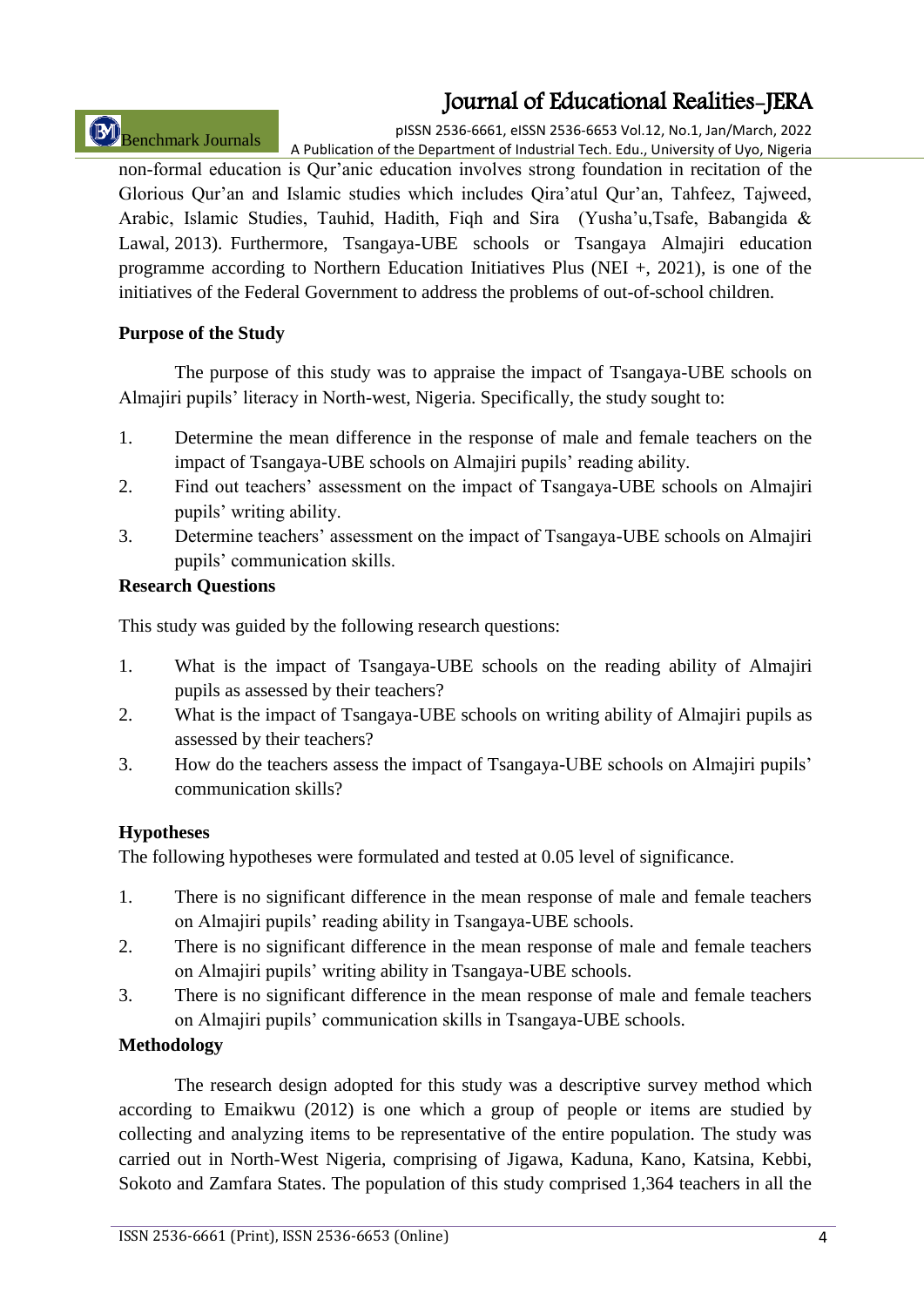# Benchmark Journals

pISSN 2536-6661, eISSN 2536-6653 Vol.12, No.1, Jan/March, 2022 A Publication of the Department of Industrial Tech. Edu., University of Uyo, Nigeria

68 Tsangaya-UBE schools in North-west Nigeria, while the sample comprised 26 Tsangaya schools 137 teachers made up of 98 males and 39 females, drawn across the 68 Tsangaya – UBE schools in Kano, Kebbi, Sokoto and Zamfara States (NBAIS, 2021). Multi - stage sampling technique was adopted for this study, which According to Akem (2012), a multi – stage sampling technique is a sampling technique that is used when the target population cut across a set of groups. "Teachers" Assessement of Impact of Tsangaya-UBE Schools on Almajiri Pupils" Questionnaire" (TAITSAPQ) was used to solicit information on the impact of Tsangaya-UBE schools on Almajiri pupils literacy skills. The questionnaire was made up of section A which sought information on respondent biodata, while section B was a 50-item questionnaire to determine teachers" assessment of the Impact of Tsangaya-UBE schools on Almajiri pupils" literacy. The researcher adopted a modified 4 point Likert- type scale in which each item of the questionnaire was responded to in one of the four response options of Strongly Agreed (SA) = 4, Agreed (A) = 3, Disagree (D) = 2, or Strongly Disagree (SD) = 1 for all positive statements. The reverse coding was used for negatively framed items.

The face, content and construct validity of the instruments was ascertained by three experts, two from Arts and Social Sciences Education and one from Measurement and Evaluation. Using Cronbach"s Alpha, the reliability coefficient of TPITSAPQ was found to 0.83. This reliability coefficient was considered reliable because according to Emaikwu (2013), an instrument with a reliability coefficient of 0.5 to 1.0 is considered reliable.

The researcher together with the research assistants personally visited all the sampled schools in the four north-western states and administration the questionnaire, where in each school, visited they ensured that the questionnaires were answered and returned before proceeding to the next sampled school. This was done to ensure high return rate of questionnaires and also to avoid low return of questionnaire by the respondents. A total of 137 questionnaires were administered to teachers from the 26 sampled Tsangaya-UBE schools in Kano, Kebbi, Sokoto and Zamfara States., where data collection was done on daily basis during school hours so as to enable the researcher meet the teachers in their schools before closing time.

In answering the research questions, the researcher used the descriptive statistics of Mean and Standard Deviation (SD) scores of teachers to answer the research questions, where the Mean scores of between 0-1.49 were regarded as low impact, ranging from 1.50-2.99 were regarded as moderate impact while mean values of 3.00 and above were taken as having high impact. The t-test was used to test the null hypotheses at 0.05 level of significance.

#### **Results**

**Research Question 1:** What is the impact of Tsangaya-UBE schools on reading ability of the Almajiri pupils as assessed by their teachers?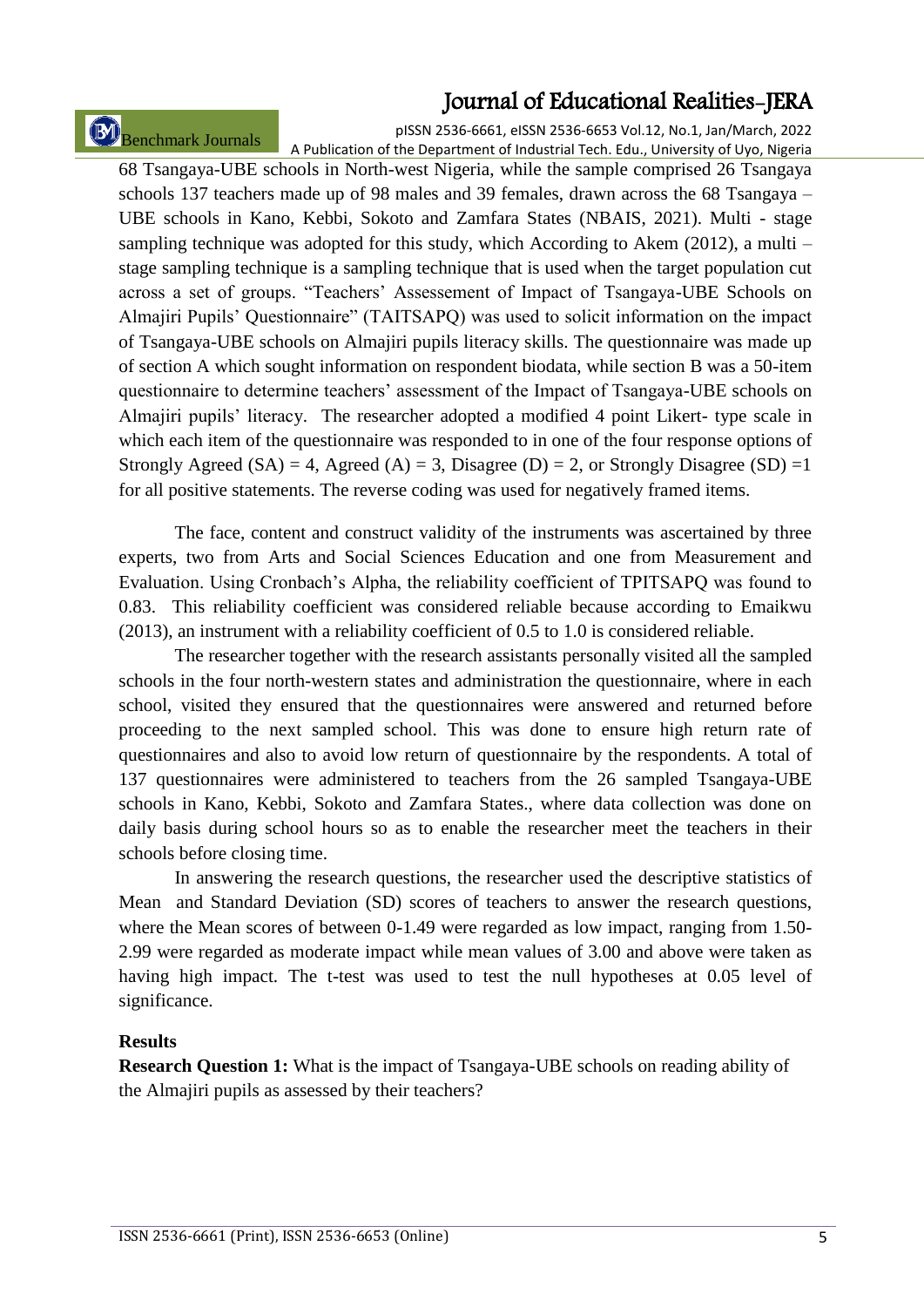Benchmark Journals

pISSN 2536-6661, eISSN 2536-6653 Vol.12, No.1, Jan/March, 2022 A Publication of the Department of Industrial Tech. Edu., University of Uyo, Nigeria

**Table 1:** Mean and Standard Deviation of the impact of Tsangaya-UBE schools on reading ability of Almajiri pupils as assessed by their teachers

| S/No                    | <b>Item</b>                                                                       | N   | <b>Mean</b> | <b>SD</b> | <b>Remark</b> |
|-------------------------|-----------------------------------------------------------------------------------|-----|-------------|-----------|---------------|
| $\mathbf{1}$            | UBE has helped improve my pupils' English                                         | 137 | 2.55        | .63       | Moderate      |
|                         | reading comprehension ability                                                     |     |             |           |               |
| $\overline{2}$          | UBE has increased my pupils' motivation to                                        | 137 | 2.51        | .73       | Moderate      |
|                         | reading English passages                                                          |     |             |           |               |
| 3                       | UBE has helped improve my pupils' ability to read                                 | 137 | 2.63        | .80       | Moderate      |
|                         | notes, effectively                                                                |     |             |           |               |
| $\overline{\mathbf{4}}$ | UBE has helped improve my pupils' ability to read                                 | 137 | 2.64        | .82       | Moderate      |
|                         | messages in English effectively                                                   |     |             |           |               |
| 5                       | UBE has improved my pupils' ability to read                                       | 137 | 2.61        | .82       | Moderate      |
|                         | letters in English Language effectively                                           |     |             |           |               |
| 6                       | UBE has helped improve my pupils' ability to read                                 | 137 | 2.60        | .80       | Moderate      |
|                         | reports in English effectively                                                    |     |             |           |               |
| 7                       | UBE has improved my pupils' ability to pronounce                                  | 137 | 2.56        | .76       | Moderate      |
|                         | words accurately                                                                  | 137 | 2.69        | .81       | Moderate      |
| 8                       | UBE has improved my pupils' ability to read<br>sentences and comprehend very well |     |             |           |               |
| 9                       | UBE has helped improve my pupils' ability to                                      | 137 | 2.55        | .70       | Moderate      |
|                         | interpret sentence or paragraphs. Correctly                                       |     |             |           |               |
| <b>10</b>               | UBE has improved my pupils' ability to observe                                    | 137 | 2.53        | .78       | Moderate      |
|                         | punctuation marks when reading passages in                                        |     |             |           |               |
|                         | English                                                                           |     |             |           |               |
|                         | <b>Cluster Mean</b>                                                               |     | 2.59        | 0.76      | Moderate      |
|                         |                                                                                   |     |             |           |               |

Data in Table 1 revealed that teachers have moderate assessment on all the items. However, the highest mean response was on item 8 with standard deviation of 0.81, while the least mean response was on item 2 with standard deviation of 0.73. Based on the cluster mean of items (2.59), teachers have moderate assessment of the impact of Tsangaya-UBE schools on reading ability of Almajiri pupils. The average standard deviation value of 0.76 indicates that the difference in the responses of teachers is very small.

**Research Question 2:** What is the impact of Tsangaya-UBE schools on writing ability of the Almajiri pupils as assessed by their teachers?

**Table 2:** Mean and Standard Deviation of the impact of Tsangaya-UBE schools on writing ability of Almajiri pupils as assessed by their teachers

| S/No      | <b>Item</b>                                            | <b>Mean</b> | <b>SD</b> | <b>Remark</b> |
|-----------|--------------------------------------------------------|-------------|-----------|---------------|
|           | UBE has helped improve my pupils' ability to           | 137 2.70    | .70       | Moderate      |
|           | write words correctly.                                 |             |           |               |
| <b>12</b> | With the help of UBE, pupils' observe correct 137 2.58 |             | .72       | Moderate      |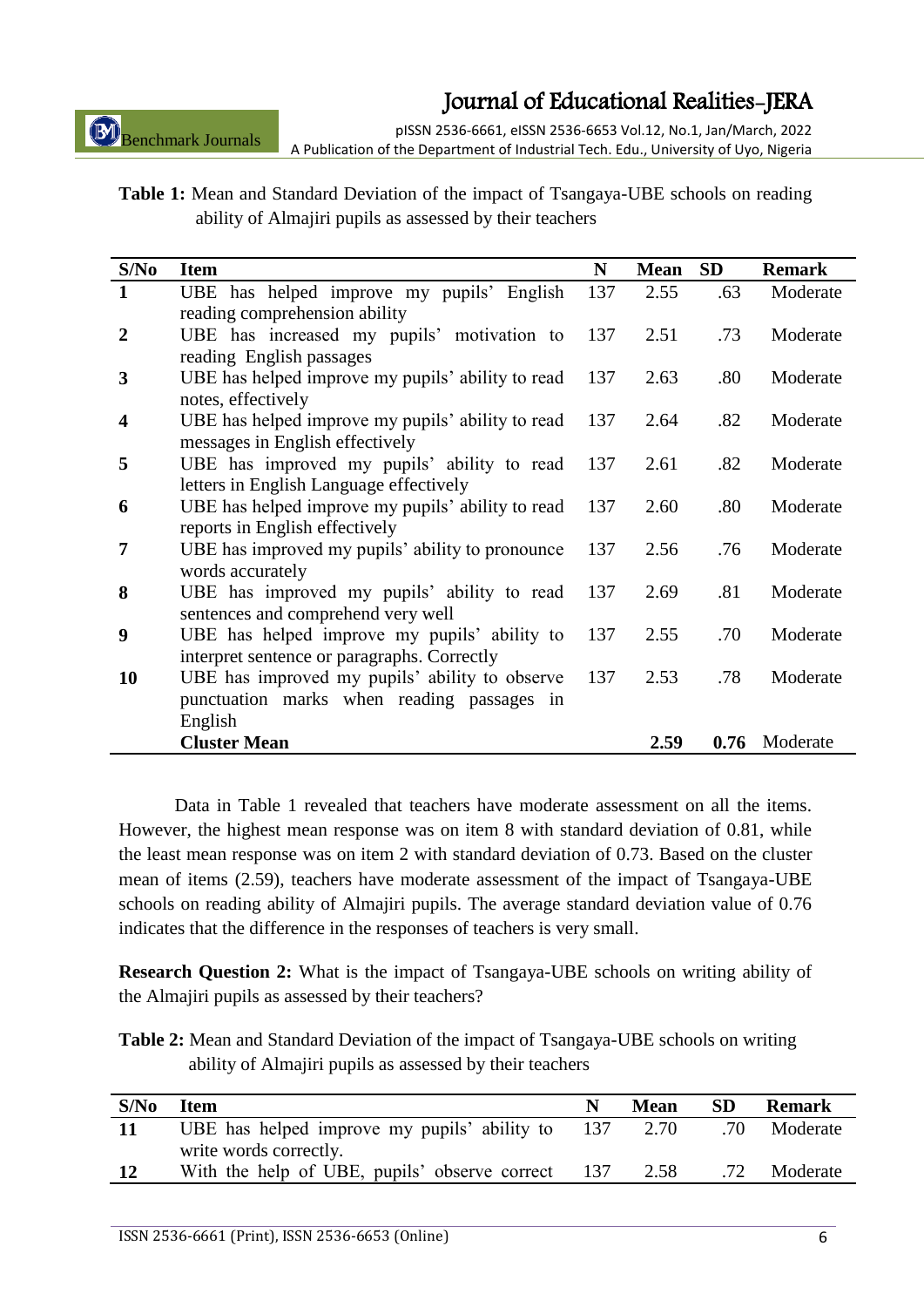| (BM)<br><b>Benchmark Journals</b> |                              | pISSN 2536-6661, eISSN 2536-6653 Vol.12, No.1, Jan/March, 2022<br>A Publication of the Department of Industrial Tech. Edu., University of Uyo, Nigeria |     |      |      |          |  |  |  |
|-----------------------------------|------------------------------|--------------------------------------------------------------------------------------------------------------------------------------------------------|-----|------|------|----------|--|--|--|
|                                   |                              |                                                                                                                                                        |     |      |      |          |  |  |  |
|                                   |                              | capitalization of words while writing                                                                                                                  |     |      |      |          |  |  |  |
| 13                                |                              | UBE has improved my pupils' ability to observe                                                                                                         | 137 | 2.76 | .84  | Moderate |  |  |  |
|                                   |                              | correct punctuation marks when writing passages                                                                                                        |     |      |      |          |  |  |  |
|                                   | in English                   |                                                                                                                                                        |     |      |      |          |  |  |  |
| 14                                |                              | UBE has improved my pupils' ability to create                                                                                                          | 137 | 2.50 | .72  | Moderate |  |  |  |
|                                   | texts in a variety of genres |                                                                                                                                                        |     |      |      |          |  |  |  |
| 15                                |                              | UBE has helped improve my pupils' ability to                                                                                                           | 137 | 2.59 | .77  | Moderate |  |  |  |
|                                   |                              | write words accurately using alphabet                                                                                                                  |     |      |      |          |  |  |  |
| <b>16</b>                         |                              | UBE has improved my pupils' ability to write                                                                                                           | 137 | 2.65 | .72  | Moderate |  |  |  |
|                                   |                              | down my ideas in sentences clearly                                                                                                                     |     |      |      |          |  |  |  |
| 17                                |                              | UBE has helped improve my pupils' ability to                                                                                                           | 137 | 2.63 | .71  | Moderate |  |  |  |
|                                   |                              | write dictation without mistakes                                                                                                                       |     |      |      |          |  |  |  |
| 18                                |                              | UBE helps improve my pupils' ability to write                                                                                                          | 137 | 2.81 | .81  | Moderate |  |  |  |
|                                   | messages in English          |                                                                                                                                                        |     |      |      |          |  |  |  |
| 19                                |                              | UBE has improved my pupils' ability to write                                                                                                           | 137 | 2.58 | .71  | Moderate |  |  |  |
|                                   | letters in English           |                                                                                                                                                        |     |      |      |          |  |  |  |
| 20                                |                              | UBE has helped improve my pupils' ability to                                                                                                           | 137 | 2.52 | .72  | Moderate |  |  |  |
|                                   |                              | write notes in class quickly                                                                                                                           |     |      |      |          |  |  |  |
|                                   | <b>Cluster Mean</b>          |                                                                                                                                                        |     | 2.63 | 0.74 | Moderate |  |  |  |

Data in Table 2 indicates that the impact of Tsangaya-UBE schools on Almajiri pupils' writing ability as assessed by their teachers. From the data, the teachers' mean responses in all items indicated that they have assessed the impact of Tsangaya-UBE schools on Almajiri pupils" writing ability to be moderate. They have their mean responses ranging from  $2.50 - 2.81$  with the standard deviation ranging from  $0.70 - 0.84$ . The cluster mean of the items is 2.63 which indicate that; overall, the teachers assessed the impact of Tsangaya-UBE schools on Almajiri pupils" writing ability to be moderate. The average standard deviation value of 0.74 indicates that the difference in the responses on the impact of Tsangaya-UBE schools on writing ability as assessed by teachers is very small.

**Research Question 3:** How do teachers assess the impact of Tsangaya-UBE schools on Almajiri pupils" communication skills?

**Table 3:** Mean and Standard Deviation of the Tsangaya-UBE schools impact on the Almajiri pupils" communication skills as assessed by their teachers

| S/No | <b>Item</b>                                          | N   | <b>Mean</b> | <b>SD</b> | <b>Remark</b> |
|------|------------------------------------------------------|-----|-------------|-----------|---------------|
| 21   | With the help of UBE my pupils' can communicate      | 137 | 2.90        | .75       | Moderate      |
|      | in English language effectively, just like Hausa     |     |             |           |               |
|      | language                                             |     |             |           |               |
| 22   | UBE has made my pupils' contribute effectively in    | 137 | 2.58        | .73       | Moderate      |
|      | group discussions                                    |     |             |           |               |
| 23   | UBE has made my pupils' contribute appropriately     | 137 | 2.50        | .76       | Moderate      |
|      | to class discussions                                 |     |             |           |               |
| 24   | UBE has helped my pupils' such that I do not need    | 137 | 2.64        | .72       | Moderate      |
|      | any interpretation in Hausa during class teaching in |     |             |           |               |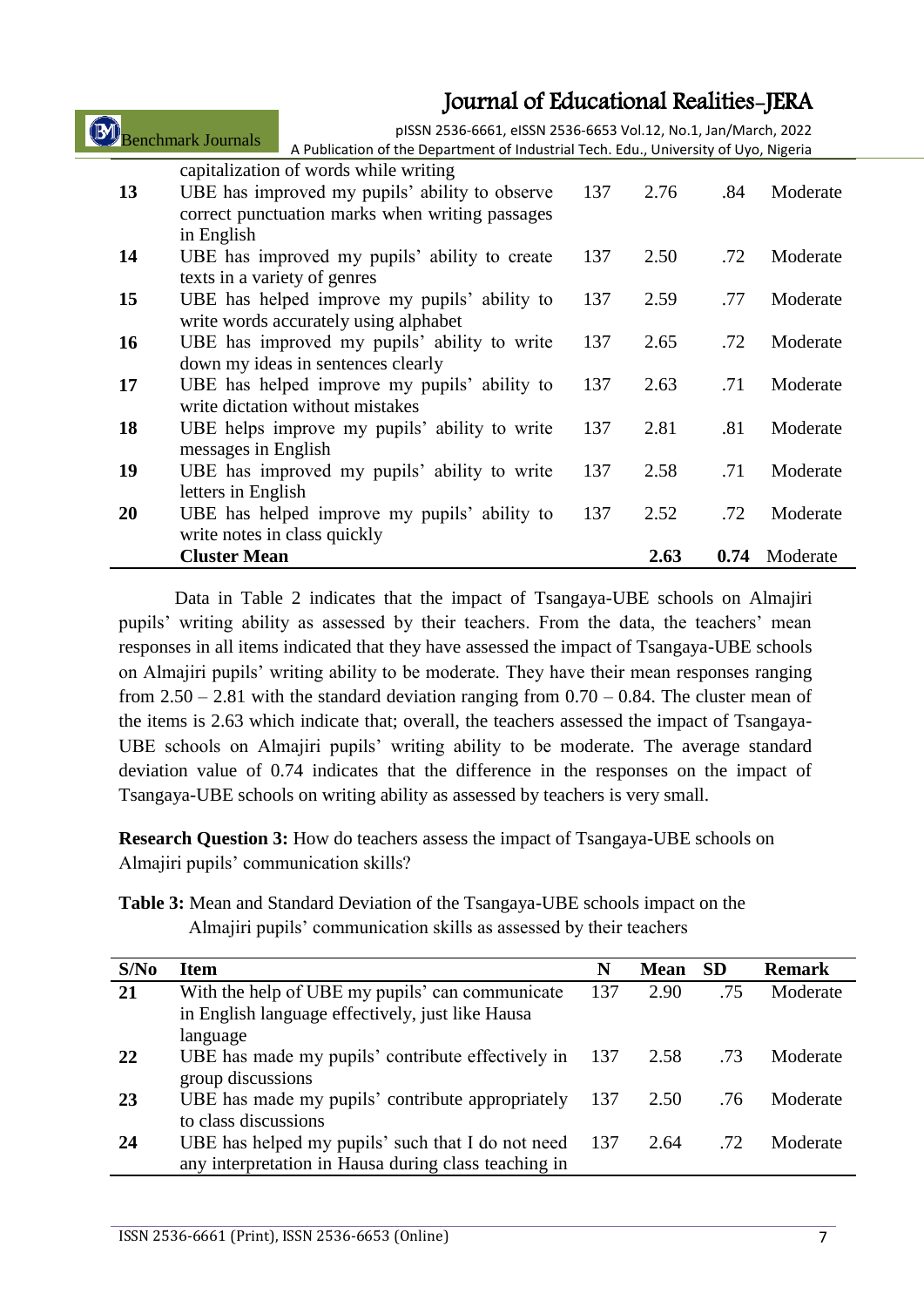|    | <b>Benchmark Journals</b>                                                                           | pISSN 2536-6661, eISSN 2536-6653 Vol.12, No.1, Jan/March, 2022<br>A Publication of the Department of Industrial Tech. Edu., University of Uyo, Nigeria |      |      |          |  |  |  |
|----|-----------------------------------------------------------------------------------------------------|--------------------------------------------------------------------------------------------------------------------------------------------------------|------|------|----------|--|--|--|
|    | English language                                                                                    |                                                                                                                                                        |      |      |          |  |  |  |
| 25 | UBE helps the pupils' in my school to express their<br>opinions clearly in English language without | 137                                                                                                                                                    | 2.51 | .71  | Moderate |  |  |  |
|    | mistakes                                                                                            |                                                                                                                                                        |      |      |          |  |  |  |
| 26 | With the help of UBE, my pupils' can express their                                                  | 137                                                                                                                                                    | 2.74 | .83  | Moderate |  |  |  |
|    | feelings better through communication                                                               |                                                                                                                                                        |      |      |          |  |  |  |
| 27 | With the help of UBE, my pupils' can construct                                                      | 137                                                                                                                                                    | 2.74 | .69  | Moderate |  |  |  |
|    | simple sentences in English language without<br>mistakes                                            |                                                                                                                                                        |      |      |          |  |  |  |
| 28 | With the help of UBE, the pupils' in my school can 137                                              |                                                                                                                                                        | 2.57 | .71  | Moderate |  |  |  |
|    | read out sentences clearly in English language                                                      |                                                                                                                                                        |      |      |          |  |  |  |
|    | without mistakes                                                                                    |                                                                                                                                                        |      |      |          |  |  |  |
| 29 | With the help of UBE, my pupils' can spell out                                                      | 137                                                                                                                                                    | 2.82 | .81  | Moderate |  |  |  |
|    | words correctly                                                                                     |                                                                                                                                                        |      |      |          |  |  |  |
|    | <b>Cluster Mean</b>                                                                                 |                                                                                                                                                        | 2.67 | 0.74 | Moderate |  |  |  |

Data in Table 3 indicates the mean and standard deviation of the impact of Tsangaya-UBE schools on the Almajiri pupils" communication skills as assessed by their teachers. From the data, the teachers' mean responses in all items indicated that they assessed the impact of Tsangaya-UBE schools on Almajiri pupils" communication skills to be moderate with the mean responses for the items ranging from  $2.50 - 2.90$  and the standard deviation ranging from 0.70 – 0.84. The cluster mean of the items is 2.67 which indicate that; overall, the teachers assessed the impact of Tsangaya-UBE schools on Almajiri pupils" communication skills to be moderate. The average standard deviation value of 0.74 indicates that the difference in the responses on the impact of Tsangaya-UBE schools on communication skills as assessed by teachers is very small.

#### **Test of Hypotheses**

**Null Hypothesis 1:** There is no significant difference in the mean response of male and female teachers on Almajiri pupils' reading ability in Tsangaya-UBE schools.

**Table 4:** t-test on difference in the mean response of male and female teachers on Almajiris pupils" reading ability in Tsangaya-UBE schools

| <b>Variable</b> | <b>Gender</b> | N  | <b>Mean</b> | <b>SD</b> | Df  | value | D    | <b>Remark</b> |
|-----------------|---------------|----|-------------|-----------|-----|-------|------|---------------|
| Reading         | Male          | 98 | 2.61        | .56       | 135 | .857  | .393 | <b>Not</b>    |
| Ability         | Female        | 39 | 2.52        | .54       |     |       |      | Significant   |

Table 4 revealed the t-test on the difference in the mean response of male and female teachers on the Almajiri pupils" reading ability in Tsangaya-UBE schools. Result of the data analysis in Table 4 shows that  $t = 0.857$ ,  $p = 0.393 > 0.05$ . Since 0.393 is greater than 0.05, the null hypothesis which states that there is no significant difference in the mean response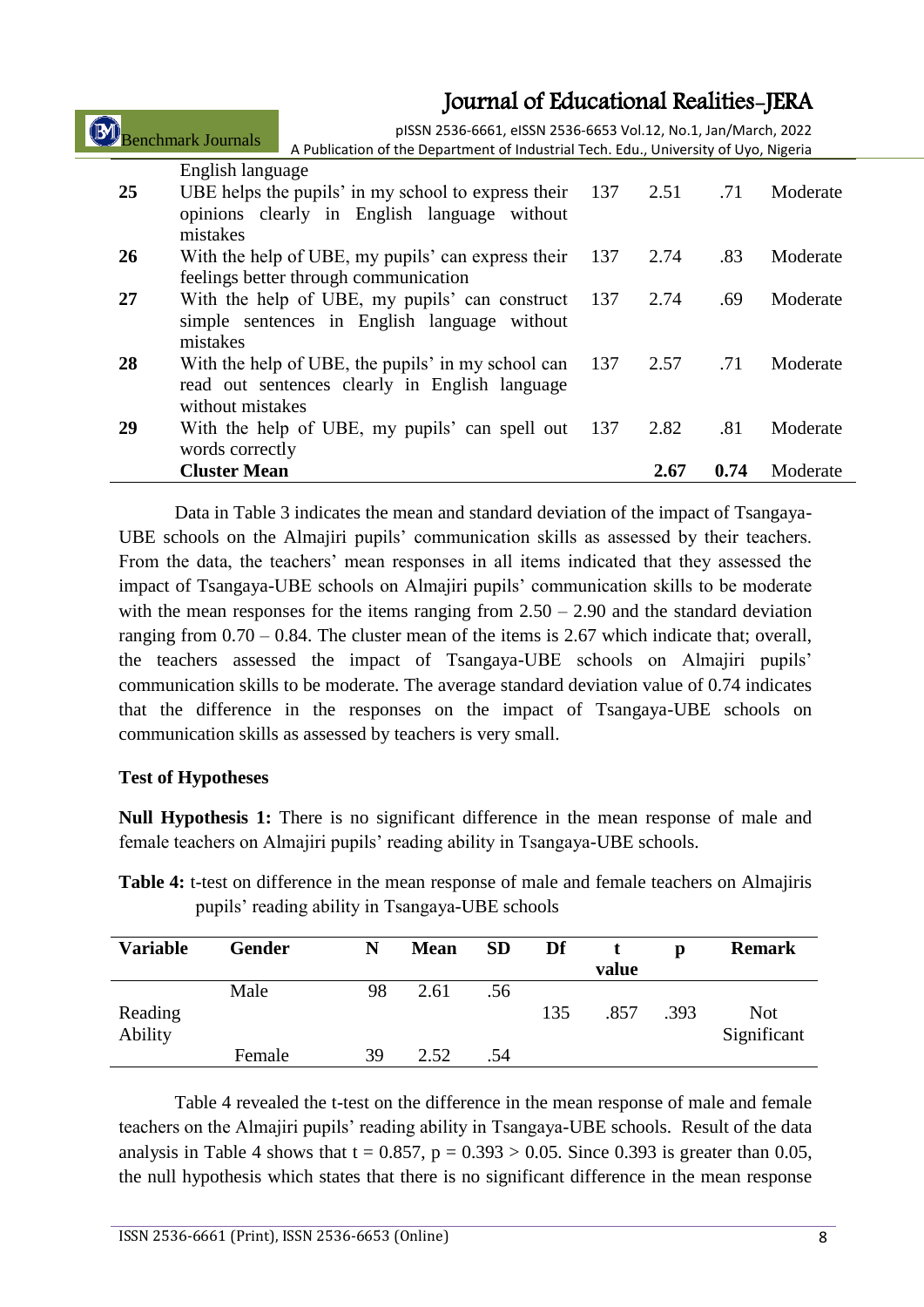# Benchmark Journals

pISSN 2536-6661, eISSN 2536-6653 Vol.12, No.1, Jan/March, 2022 A Publication of the Department of Industrial Tech. Edu., University of Uyo, Nigeria

of male and female teachers on Almajiri pupils" reading ability in Tsangaya-UBE schools, is therefore not rejected. This implies that, no significant difference exists between the mean response of male and female teachers on the Almajiri pupils' reading ability in Tsangaya-UBE schools.

**Null Hypothesis 2:** There is no significant difference in the mean response of male and female teachers on Almajiri pupils" writing ability in Tsangaya-UBE schools.

**Table 5:** t-test on difference in the mean response of male and female teachers on Almajiris pupils" writing ability in Tsangaya-UBE schools

| <b>Variable</b> | <b>Gender</b> | N  | <b>Mean</b> | <b>SD</b> | Df  | value | D    | <b>Remark</b> |
|-----------------|---------------|----|-------------|-----------|-----|-------|------|---------------|
| Writing         | Male          | 98 | 2.56        | .50       | 135 | 1.142 | .255 | <b>Not</b>    |
| Ability         | Female        | 39 | 2.67        | .53       |     |       |      | Significant   |

From data in Table 5, the t-test of difference between the mean response of male and female teachers on the Almajiri pupils' writing ability in Tsangaya-UBE schools revealed that  $t =$ 1.142,  $p = 0.255 > 0.05$ . Since 0.255 is greater than 0.05, the null hypothesis is not rejected. This implies that, there is no significant difference between the mean response of male and female teachers on Almajiri pupils" writing ability in Tsangaya-UBE schools.

**Null Hypothesis 3:** There is no significant difference in the mean response of male and female teachers on Almajiri pupils" communiation skills in Tsangaya-UBE schools.

**Table 6:** t-test on difference in the mean response of male and female teachers on Almajiris pupils" communiation skills in Tsangaya-UBE schools

| <b>Variable</b>               | <b>Gender</b> | N  | <b>Mean</b> | <b>SD</b> | Df  | value | D    | <b>Remark</b>      |
|-------------------------------|---------------|----|-------------|-----------|-----|-------|------|--------------------|
|                               | Male          | 98 | 2.71        | .47       |     |       |      |                    |
| Communiation<br><b>Skills</b> |               |    |             |           | 135 | .777  | .438 | Not<br>Significant |
|                               | Female        | 39 | 2.64        | .49       |     |       |      |                    |

Data in Table 6 revealed the t-test of difference in the mean response of male and female teachers on Almajiri pupils" communication skills in Tsangaya-UBE schools. The result of data analysis in Table 6 showed that  $t = 0.777$ ,  $p = 0.438 > 0.05$ . Since 0.438 is greater than 0.05, the null hypothesis that no significant difference in the mean response of male and female teachers on Almajiri pupils" communiation skills in Tsangaya-UBE schools was not rejected. By implication, no significant difference exists in the mean response of male and female teachers on communication skills of the Almajiri pupils" in Tsangaya-UBE schools.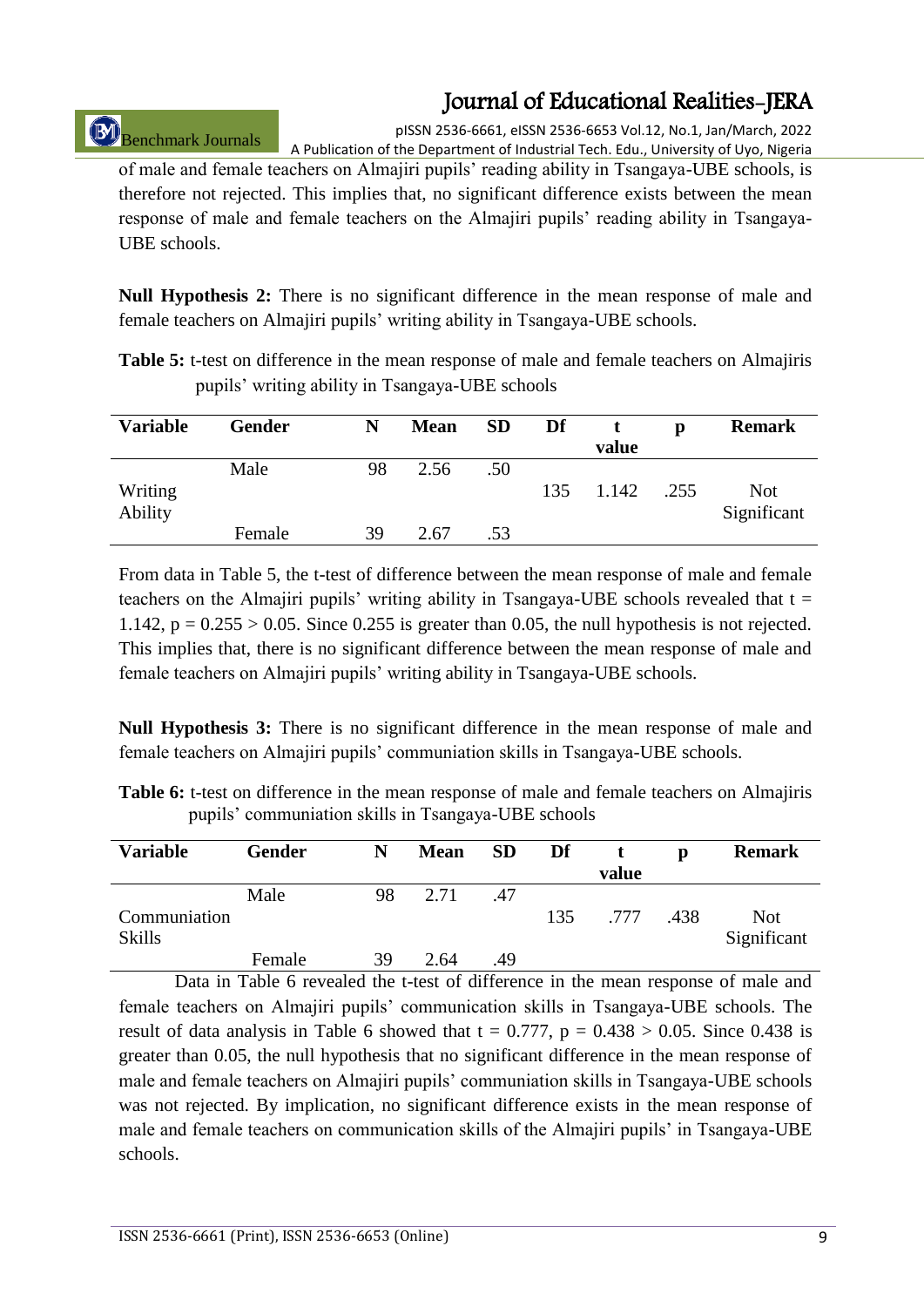pISSN 2536-6661, eISSN 2536-6653 Vol.12, No.1, Jan/March, 2022

Benchmark Journals

A Publication of the Department of Industrial Tech. Edu., University of Uyo, Nigeria

#### **Discussion of Findings**

Findings of this study indicated that teachers' assessment of the impact of Tsangaya-UBE schools on reading ability of Almajiri pupils was moderate. As such the Almajiri pupils are able to moderately read as a result of knowledge gained from the Tsangaya-UBE schools. This is revealed by the cluster mean of 2.59 on Table 1. However, when subjected to t-test, the result revealed that, no significant difference exists between the mean response of male and female teachers on the Almajiri pupils" reading ability in Tsangaya-UBE schools. This finding is in consonance with the findings of Obieze (2010) which showed clearly that, secondary schools students in Anambra State experience a little of difficulties in developing effective reading habits. Similarly, Okeke (2021) also pointed out that if the grammer of a language is introduced and learnt by the pupils, the easier, faster and better it is mastered during reading. The finding is however at variance with the earlier research findings of NIED (2015) whose result showed that more than three third of the first-grade student in the Namibian schools demonstrated lack of competency in the areas of literacy in terms of reading.

Findings of this study also showed that the Tsangaya-UBE schools as assessed by the teahers have a moderate impact on writing ability of the Almajiri pupils. This is indicated by the cluster mean of 2.63 on Table 2. However, when subjected to t-test, the result revealed that there is no significant difference between the mean response of male and female teachers on Almajiri pupils" writing ability in Tsangaya-UBE schools. This study is in agreement with the result of the study by Barham, Ihmeideh, Al-Falasi, and Abdallah (2019) which showed that pupils attain a moderate level or awareness or the knowledge of letters and writing ability. The study is then in disagreement with the earlier findings of Isiaka (2015) whose result showed that more than three third of the pupils in the Almajiri Schools in Sokoto lacks the basic literacy ability of writing in English Language

Findings of this study further demonstrated that the Tsangaya-UBE schools had moderate impact on communication skills of the Almajiri pupils. This is indicated by the cluster mean of 2.67 on Table 3. However, when subjected to t-test, the result still revealed no significant difference in the mean response of both male and female teachers regarding the impact of Tsangaya-UBE schools on Almajiri pupils" communication skills. This agrees with Okoro, Ekanem and Udo (2012) which found no statistically significant gender differences in the responses of the pupils. This is however in variation with Barham, Ihmeideh, Al-Falasi and Abdallah (2019) which showed that pupils attain a high level of oral language, phonological awareness. In addition, the result demonstrated significant difference between male and female first-grade student, with male students having better literacy and numeracy skills than female students.

#### **Conclusion**

From the findings of this study, it has been established that teachers in Tsangaya-UBE schools assessed the UBE programme to have moderate impact on the pupils' reading and writing ability, as well as their communication skills. Based on the findings of this study,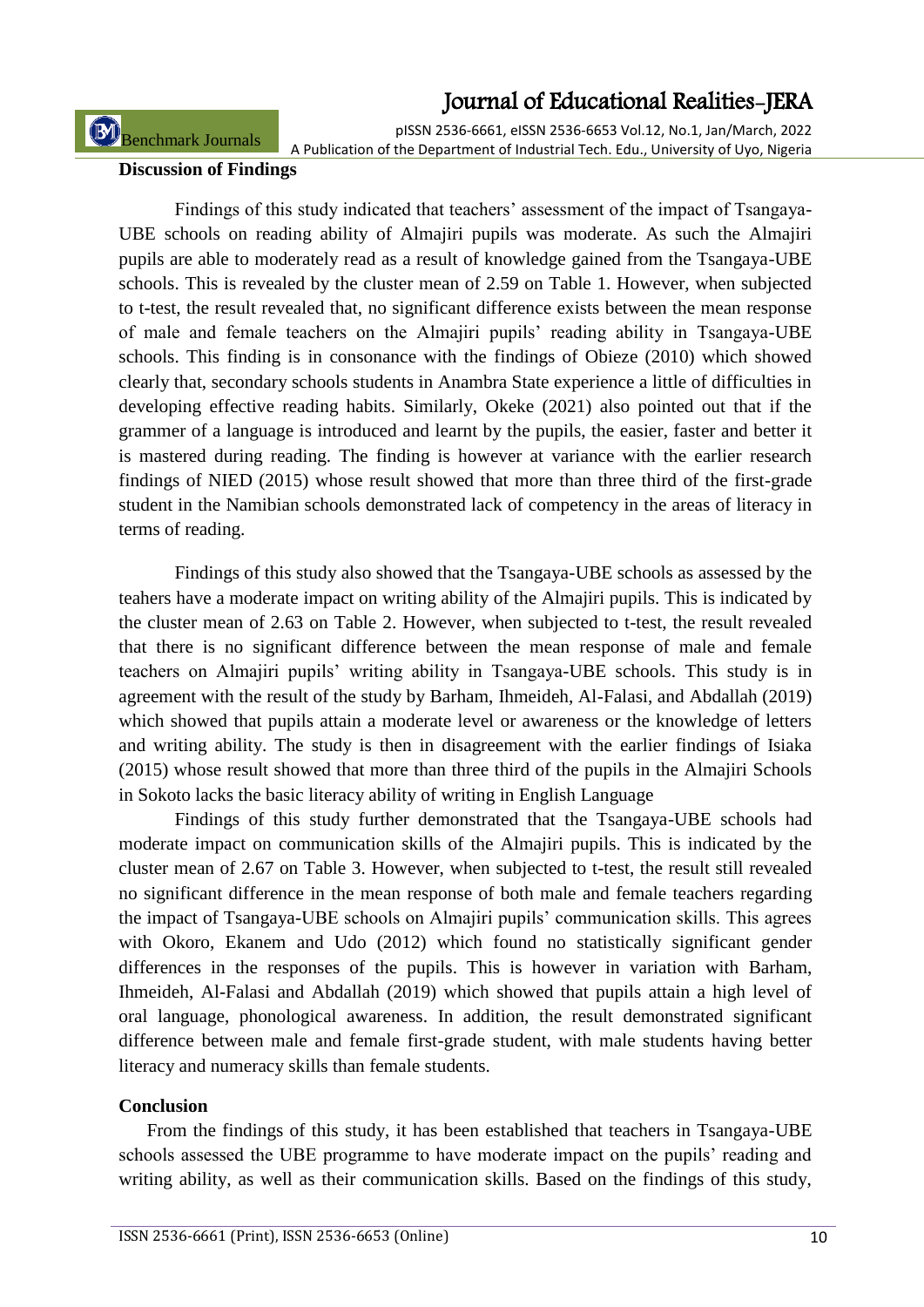# Benchmark Journals

## Journal of Educational Realities-JERA

pISSN 2536-6661, eISSN 2536-6653 Vol.12, No.1, Jan/March, 2022

A Publication of the Department of Industrial Tech. Edu., University of Uyo, Nigeria there is hope that with the introduction of Tsangaya-UBE schools by the Federal Government, the challenge of high level of illiteracy among Almajiri children in Northern Nigeria would be overcome.

#### **Recommendations**

Based on the findings of this study, the following recommendations were made.

- 1. Pupils on their part should actively engage in serious classroom activities by participating actively in the class so as to improve more on their reading and writing ability, as well as communication skills.
- 2. Teachers in Tsangaya-UBE schools should intensify efforts by using the available resources to improve their pupils' reading, writing and communication skills.
- 3. Governments at all levels should double their efforts in monitoring the Programme and also adequately fund Tsangaya-UBE schools, in order to discourage street begging by the Almajiri children, but instead benefit from the programme ma

#### **Contribution to Knowledge**

This study provides an empirical evidence for policy dialogue on education in Northern Nigeria regarding the Almajiri pupils and Tsangaya UBE schools. The result of this study has also provided the valuable evidence that support a scale up of the Tsangaya-UBE programme. The work, therefore, provides the needed evaluation data that could aid decision making especially on issues of legislation and appropriation of funds necessary to scale up the programme.

#### **References**

Akem, J. A. (2012). *Research and statistics for higher education.* Makurdi: Destiny Ventures

Babagana, M., Idris, U.S.B., Ndagi, M., Mohammed, D.A. & Kuchi, A.M. (2018). Assessment

of Almajiri system of eduation: It"s implication for child, family and national development in Minna metropolis, Niger State, Nigeria. *Journal of Research in humanities and Social sciences,*  $8(4)$ ,  $1 - 6$ .

Babajo, H. H. (2017). The challenges of tsangaya Quranic schools in contemporary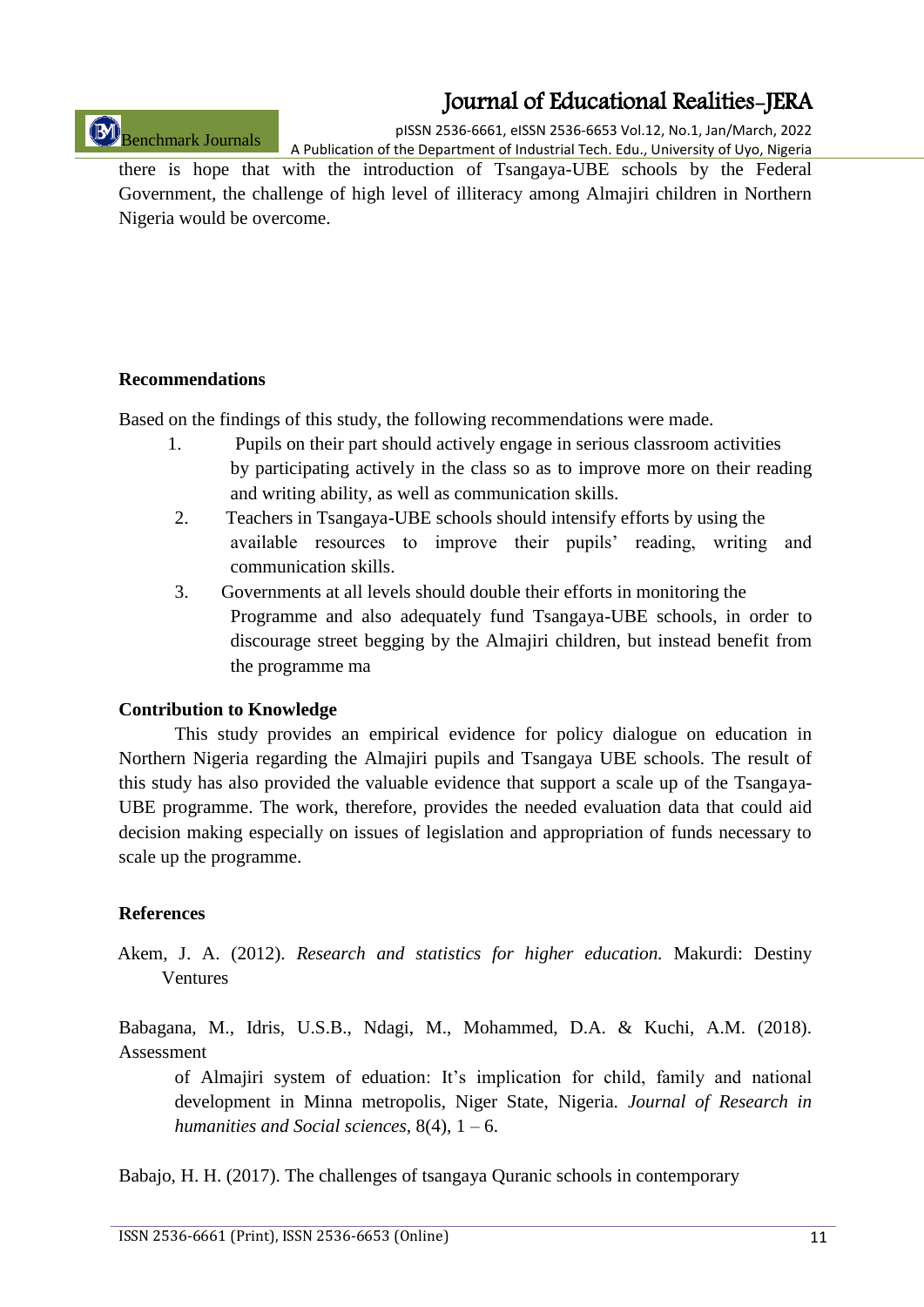Benchmark Journals

pISSN 2536-6661, eISSN 2536-6653 Vol.12, No.1, Jan/March, 2022 A Publication of the Department of Industrial Tech. Edu., University of Uyo, Nigeria

societies: A study of Kano State Nigeria. *Asian Journal of Multidisciplinary Studies,*5 (6), 23 -30. Retrieved on 10/02/2020 from *http://www.ajms.co.in/sites/ajms2015/index.php/ajms/article/view/2530*

Barham, A.I., Ihmeideh, F., Al-Falasi, M. & Abdallah, A. (2019). Assessment of first-

grade

.

students" literacy and numeracy levels and influence of key factors. *International Journal of Learning, Teaching and Education Research*, 18(12),193-216.

Emaikwu, S.O. (2012). *Fundamentals of research methods and statistics*. Makurdi: Selfers

Academic Press Limited.

- Emaikwu, S.E. (2013). *Fundamentals of Test, Measurement and Evaluation: With psychometric theories. Peace Lumber Academic Publishing*
- Federal Government of Nigeria. (2014). *National Policy in Education (14thed)*. Lagos: NERDC Press.
- Ifijeh, I.G. & James, I.J. (2015). Provision of Formal Education to Almajiris: The Role of Libraries.*European Scientific Journal*, 8(15), 97 – 107.

Isiaka, T.O. (2015). A Pilot Study of the Challenges of Infusing Almajiri Educational System

into the Universal Basic Educational Programme in Sokoto. *Nigeria Journal of Education and Practice*, 6(16), 10 – 16.

Mahuta, G. A. (2019). Possible strategies for the integration of private islamiyyah education

with modern education in order to attain education for all (EFA), under the Sokoto state UBE policy: *Al. nadah Journal of Islamic Heritage.* UDUS, 6 (1&2), 129- 145.

- Mashema, B.L. & Idris, A.I. (2018). The challenges of Almajiri system of education to social peace in Nigeria: A cross-sectional investigation. *International Journal of Innovative Research in Advanced Studies*, August, 5(8), 1-7.
- Muhammad, F. (2015). Prevalence of child abuse among pupils in Almajiri system of education in Zaria local government of Kaduna State, Nigeria. An Unpublished M.Ed Dissertation, University of Nigeria, Enugu Campus.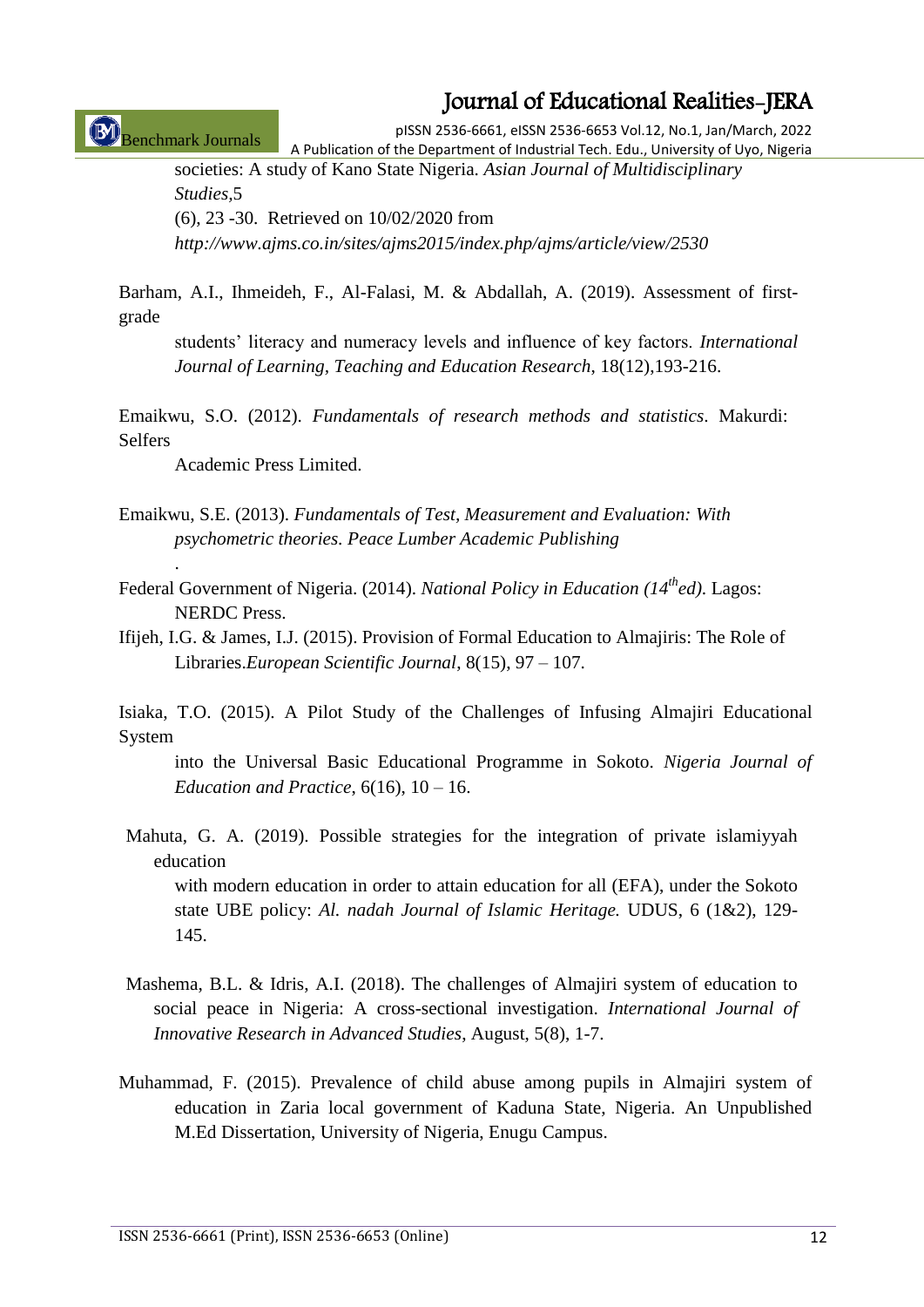Benchmark Journals

pISSN 2536-6661, eISSN 2536-6653 Vol.12, No.1, Jan/March, 2022 A Publication of the Department of Industrial Tech. Edu., University of Uyo, Nigeria

- Northern Board for Arabic and Islamic Studies. (2021). Pupils"/students enrolment in Arabic and Islamic schools in Nigeria. Retrieved on 15/07/2021 from *www.almajiritsangayaschools.edu*.
- Northern Education Initiatives Plus (2021). Structure and Control of Tsangaya Almajiri schools in northern Nigeria. retrieved 0n 18/08/2021 from *http://www.edu.org>northern-education-initiative-plus.*
- NIED (2015). An investigation of literacy and numeracy skills at lower primary phase in Namibian schools.*Journal of Development and Research*, 6(1), 87-94. Retrieved on 02/3/2020 from www.nied.na/assets/documents/03Research.

Obieze, N. (2010). Reading problems of secondary school students in Anambra State. *Journal* 

*Of Couselling and Communication*, 1(3), 9-14.

Okeke, A.A. (2021). Reading problems of pupils in primary schools in Makurdi Metropolis of

Benue State. An unpublished B.A. (Ed) English, Benue State University, Makurdi.

- Okoro, C.C., Ekanem, I.E., & Udoh, N.A. (2012).Teacher gender and the academic performance of children in primary schools in Uyo Metropolis, Akwa Ibom State, Nigeria. *Journal of Educational and Social Research*, 2(1), 267-273.
- Onitade, I.T. (2015). A pilot study of the challenges of infusing Almajiri educational system into the universal basic education programme in Sokoto, Nigeria. *Journal of education and Process*, 6 (16), 1 – 8.
- Oyelere, R.U., & Wharton, K. (2013). The impact of conflict on education attainment and enrolment in Columbia: Lesson from recent IDPs' households in conflict network. Retrieved from *www.hien.org*
- Tyoakaa, L.M. (2014). Universal basic education programme in Nigeria: Personnel and infrastructural assessment in Birnin Kebbi local government area. *International Journal of Research and Methods in Education*, 4 (4), 6-11.
- UBEC (2013) 'Ministerial Presentation to National Economic Council by National Implementation Committee on Almajiri', pp. 1-11. Abuja: Universal Basic Education Commission. UBEC (Last updated 2012b) 'Universal Basic Education Commission' (a webpage of Universal Basic Education Commission). Accessed June, 3rd 2013 [<h](http://ubeconline.com/about_ubec.html)ttp://ubeconline.com/about\_ubec.htm[l>.](http://ubeconline.com/about_ubec.html)